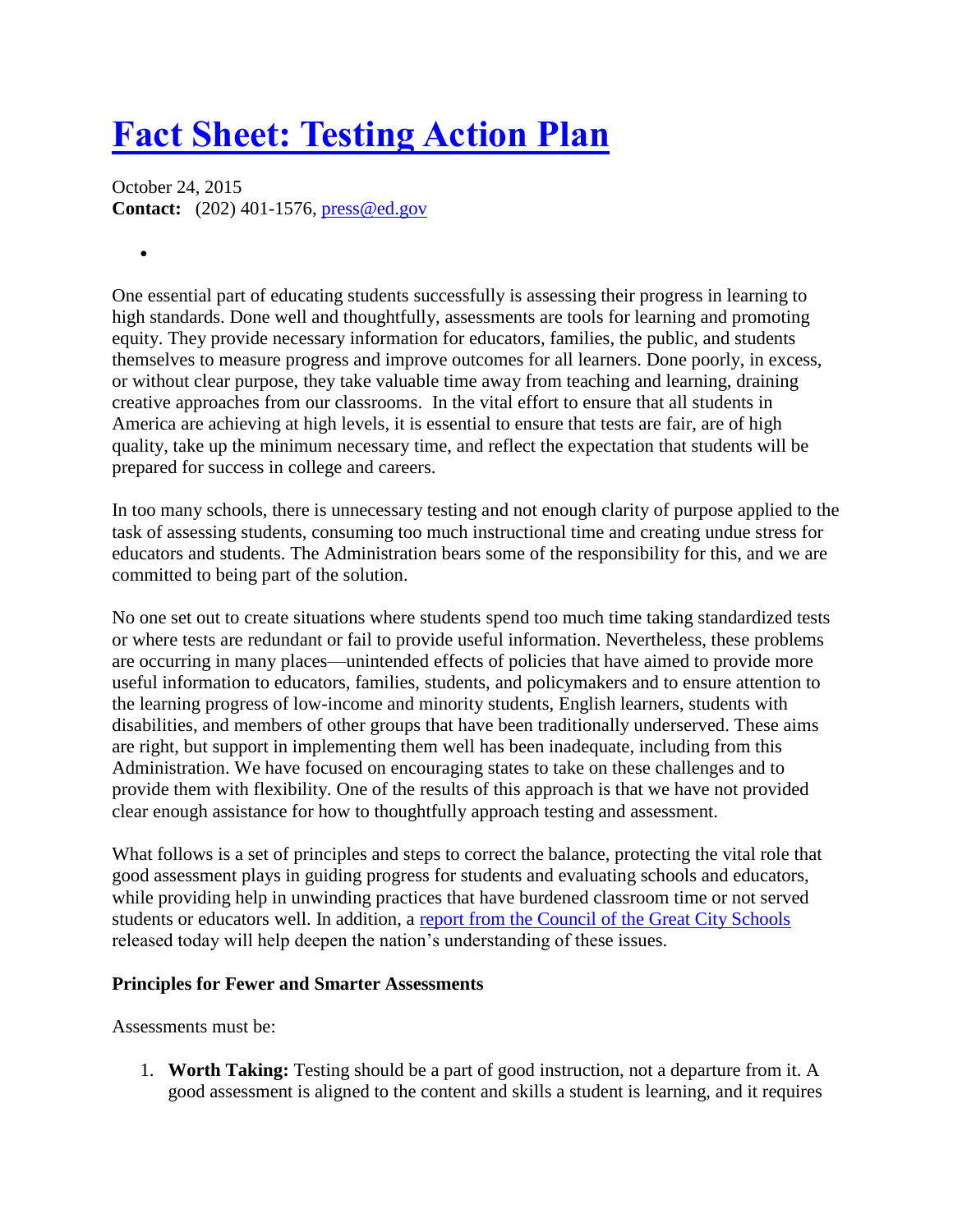the same kind of complex work students do in an effective classroom – or in the real world. Assessments should present useful information and questions that push students' critical thinking skills, so that students gain valuable experience even while taking them. And assessments should provide timely, actionable feedback to students, parents, and educators that can be used to guide instruction and additional supports for students. They should also aid leaders' decisions to target resources and supports. Assessment should happen only when necessary to accomplish those goals. No standardized test should ever be given solely for educator evaluation.

- 2. **High Quality:** High-quality assessment results in actionable, objective information about student knowledge and skills. Assessment systems should measure student knowledge and skills against state-developed college- and career-ready standards in a way that, as appropriate:
	- o **Covers the full range of the relevant state standards** to ensure a full picture of what students know and can do;
	- o **Elicits complex student demonstrations or applications of knowledge** and skills so that teachers and parents know that students are prepared for the real world;
	- o **Provides an accurate measure of student achievement** for all students, including for high- and low-achieving students, so that all educators have the information they need to provide differentiated supports to students; and
	- o **Provides an accurate measure of student growth** over time to recognize the progress that schools and educators are making to help students succeed.
- 3. **Time-limited:** While it is up to states and districts how to balance instructional time and the need for high-quality assessments, we recommend that states place a cap on the percentage of instructional time students spend taking required statewide standardized assessments to ensure that no child spends more than 2 percent of her classroom time taking these tests. Parents should receive formal notification if their child's school exceeds this cap and an action plan should be publicly posted to describe the steps the state will take to review and eliminate unnecessary assessments, and come into compliance. States and school districts should carefully consider whether each assessment serves a unique, essential role in ensuring that students are learning.

Moreover, low-quality test preparation strategies must be eliminated. States, districts, and educators should eliminate "drill-and-kill" test prep that is a poor use of students' and educators' classroom time. Students do best on high-quality assessments that actually measure critical thinking and complex skills when they have been exposed to strong instruction, which should be the focus. Districts should take concrete steps to discourage and limit the amount of test preparation activities.

## 4. **Fair – and Supportive of Fairness – in Equity in Educational Opportunity:**

Assessments should be fair, including providing fair measures of student learning for students with disabilities and English learners. Accessibility features and accommodations must level the playing field so tests accurately reflect what students really know and can do. The same assessments of subjects like reading, writing, science, and math should be given consistently statewide, so that teachers and leaders have a clear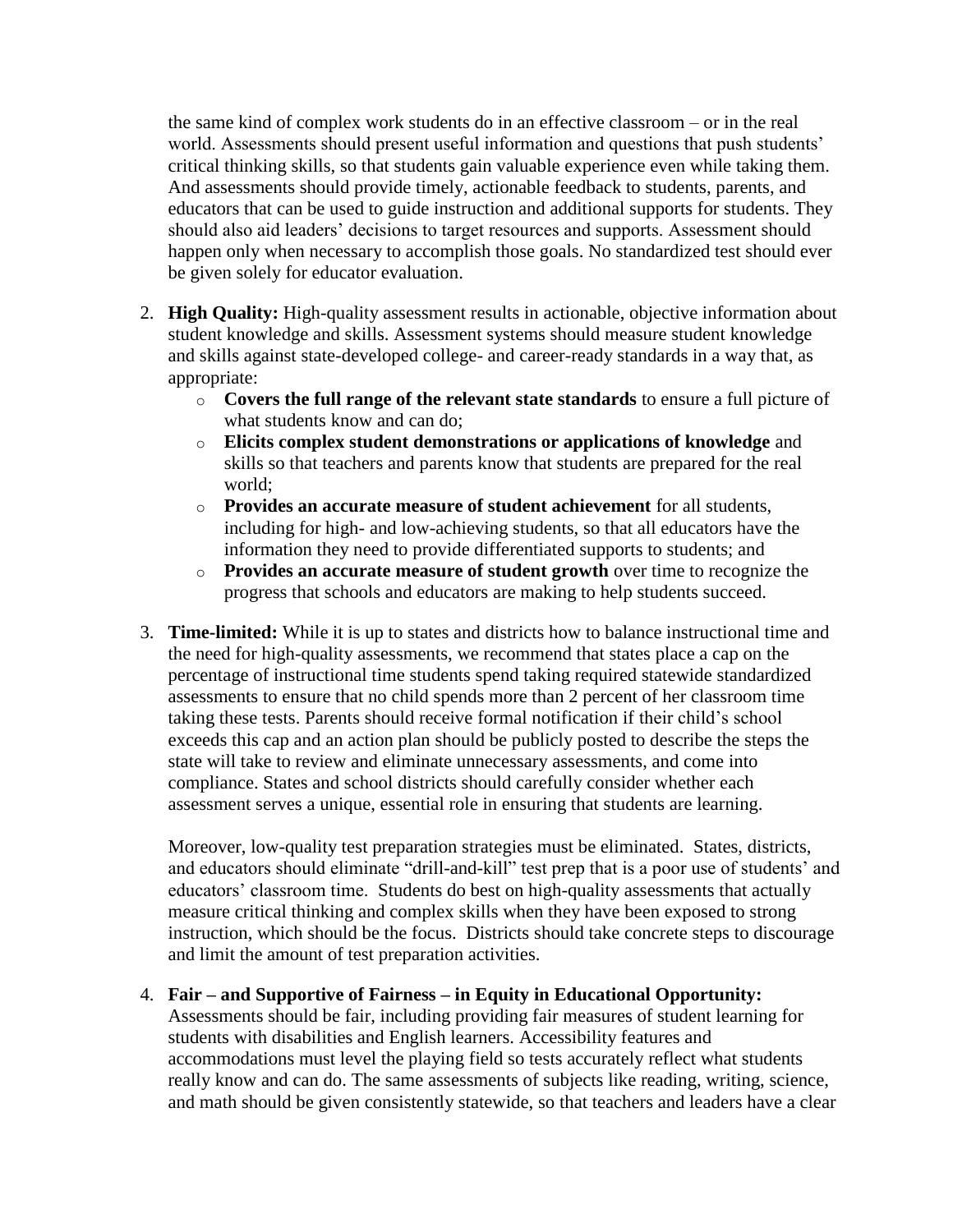picture of which students are meeting expectations and which students need additional supports and interventions to succeed. Likewise, policymakers and educators need to know which schools are seeing success with all groups of students, and which schools are struggling and in need of different and greater supports. States and districts should also ensure that assessments are only used for the purposes for which they were intended and designed. Annual statewide tests are an essential part of guiding that support.

- 5. **Fully Transparent to Students and Parents:** States and districts should ensure that every parent gets understandable information about the assessments their students are taking, by providing information to parents on any tests students are required to take, including (1) the purpose, (2) the source of the requirement, (3) when the information about student performance is provided to parents and teachers, (4) how teachers, principals, and district officials use the information about student performance, and (5) how parents can use that information to help their child. Parents, educators and, as appropriate, students should also get the results of assessments in a timely and understandable manner, to have a shared understanding of how students are doing, and how educators and parents can help them succeed.
- 6. **Just One of Multiple Measures:** Assessments provide critical information about student learning, but no single assessment should ever be the sole factor in making an educational decision about a student, an educator, or a school. Information from sources such as school assignments, portfolios, and projects can help measure a student's academic performance. In addition, factors including chronic absenteeism, student surveys, and indicators of discipline and school climate can help create a comprehensive understanding of students' needs and how schools are doing. For educators, observations of practice, student surveys, and contributions to the school community can provide highly valuable information to ensure a comprehensive evaluation of performance, and to help educators strengthen their skills for the benefit of their students.
- 7. **Tied to Improved Learning:** While some tests are for accountability purposes only, the vast majority of assessments should be tools in a broader strategy to improve teaching and learning. In a well-designed testing strategy, assessment outcomes are not only used to identify what students know, but also inform and guide additional teaching, supports, or interventions that will help students master challenging material.

# **Administration Actions to Reduce Over-Testing**

President Obama has directed the Department of Education (the Department) to review its policies to address any places where the Administration may have contributed to the problem of overemphasis on testing burdening classroom time. As a result, the Administration is undertaking the following:

**Financial support for states to develop and use better, less burdensome assessments:**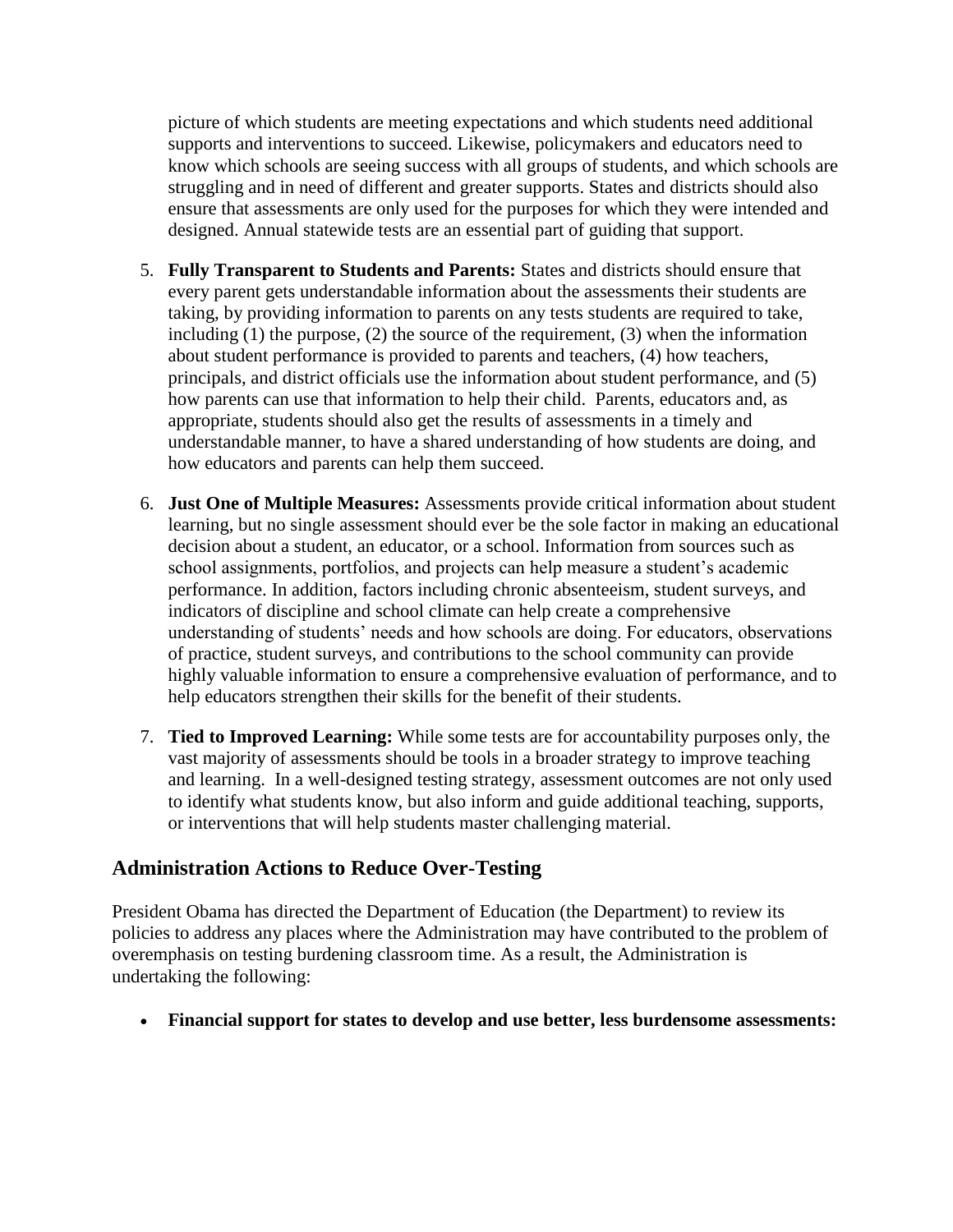- o **Resources to focus on reviewing and eliminating unnecessary tests and developing innovative assessments:** In the Administration's 2015 Enhanced Assessment Grants competition, the Department added a focus on tools for reviewing existing assessments to ensure that each test is of high quality, maximizes instructional goals, has a clear purpose and utility, and is designed to help students demonstrate mastery of state standards. This augmented the existing goals of improving the quality, validity, and reliability of assessments, and developing innovative new assessment instruments, such as performance and technology-based academic assessments.
- o **Seeking additional funding to help states conduct assessment reviews and develop innovative assessments:** In his FY16 budget proposal, President Obama called on Congress to provide support to continue and grow this work. The President's budget included \$403 million for state assessments to provide additional resources to states to support the effective implementation of assessments that are aligned to college- and career-ready standards that will help ensure that all students graduate from high school with the knowledge and skills they need to be successful in college and the workplace. In addition to administering statewide assessments, the Department encourages states to use these funds to review existing assessments to eliminate redundancy and ensure the assessments are high-quality, maximize instructional goals, and are designed to help students achieve state standards. A set-aside of \$25 million would support competitive projects to help states develop innovative, new assessment models and address pressing needs they have identified for developing and implementing their assessments. This could include competency-based assessments, innovative item types, evaluations of existing state and local assessments to reduce time spent on testing, tools and resources to ensure greater accessibility for students with disabilities and English learners, using technology to administer and score assessments to improve the utility of the information about student performance, or improving student reports to provide more diagnostic information to parents and teachers. In his FY17 budget proposal, President Obama will once again prioritize these goals.

#### **Expertise to states and school districts looking to reduce time spent on testing:**

o **Guidance on reducing assessments:** By January 2016, the Department will provide clear guidance to all states and districts regarding what existing federal funds may be used for assessment audits and to support high-quality teaching and learning, and best practices for using testing as a learning tool.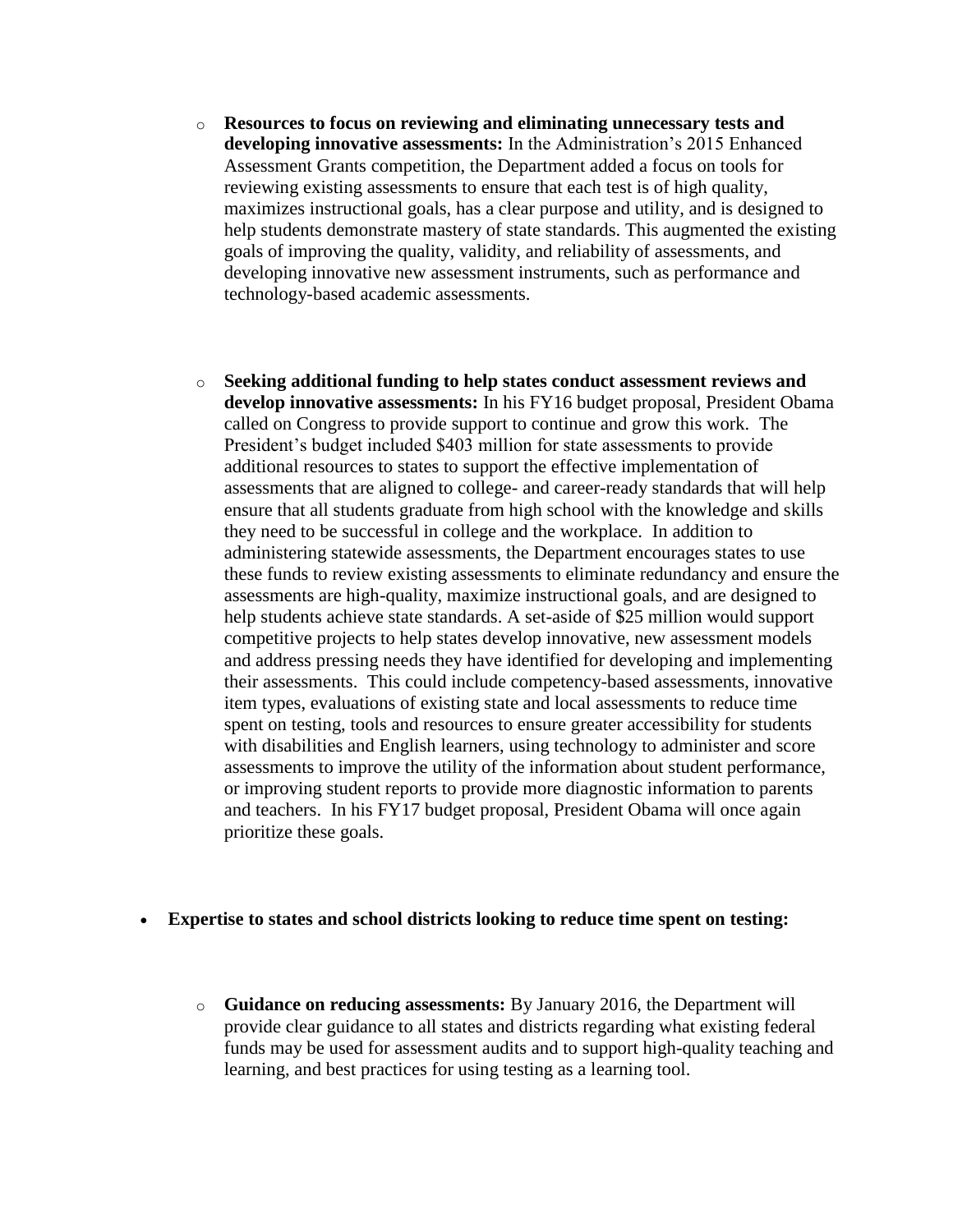- o **Dedicated technical assistance:** The Department will establish "office hours" for any state or district that wishes to consult on how it can best reduce testing but still meet its policy objectives and requirements under the law; will engage in proactive outreach to states and districts on this topic; and will bring in experts to advise the Department, states, and districts on this work. The Department will also share tools already available to do this work, including The Council of Chief State School Officers' *[Comprehensive Statewide Assessment Systems: A](http://ccsso.org/Resources/Publications/Comprehensive_Statewide_Assessment_Systems_A_Framework_for_the_Role_of_the_State_Education_Agency_in_Improving_Quality_and_Reducing_Burden.html)  [Framework for the Role of the State Education Agency in Improving Quality and](http://ccsso.org/Resources/Publications/Comprehensive_Statewide_Assessment_Systems_A_Framework_for_the_Role_of_the_State_Education_Agency_in_Improving_Quality_and_Reducing_Burden.html)  [Reducing Burden](http://ccsso.org/Resources/Publications/Comprehensive_Statewide_Assessment_Systems_A_Framework_for_the_Role_of_the_State_Education_Agency_in_Improving_Quality_and_Reducing_Burden.html)* and Achieve's *[Student Assessment Inventory for School](http://www.achieve.org/assessmentinventory)  [Districts](http://www.achieve.org/assessmentinventory)*.
- o **Technical assistance centers:** The Department will ensure that its regional and content centers and labs, including the Center for Standards and Assessments Implementation (CSAI), provide targeted assessment audit support to states and districts that are looking to reduce redundant and unnecessary assessments. Furthermore, the Department will work with its centers and labs to provide webinars and materials on the research concerning best practice in assessment practices and the use of information on student performance.
- o **Engage local educator expertise**: The Department will work with local teachers and principals to develop and provide guidance to states and districts on how to engage educators to review the quality and quantity of local assessments.
- **Flexibility from federal mandates and greater support to innovate and reduce testing:**
	- o **Providing flexibility and support in non-tested grades and subjects:** The Department will work with states that wish to amend their ESEA flexibility waiver plans to reduce testing in grades and subjects that are not subject to federal testing requirements and/or find alternative ways to utilize evidence of student outcomes in the evaluation of teachers, especially in non-tested grades and subjects, while still maintaining teacher and leader evaluation and support systems that include growth in student learning. A later section of this document includes some examples, and the Department will work with states and districts to implement and share other ideas. Through the Department's Office of State Support (OSS), it will proactively reach out to states to identify potential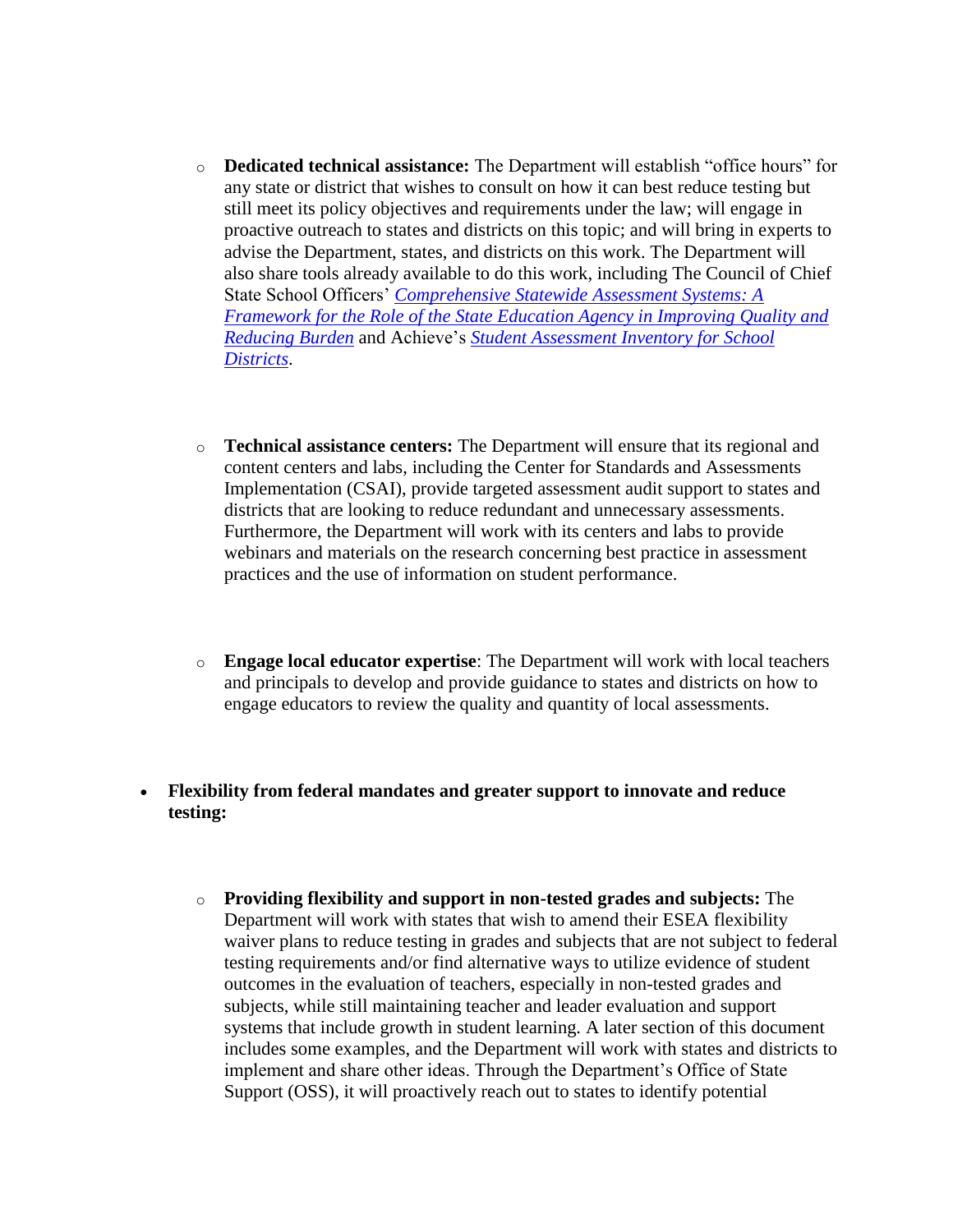flexibilities that they could take advantage of to reduce or eliminate unnecessary testing.

- o **Providing flexibility for innovative assessment practices:** The Administration will invite states that wish to request waivers of federal rules that stand in the way of innovative approaches to testing to work with the Department to promote highquality, comparable, statewide measures. For example, the Department granted a temporary waiver to New Hampshire to pilot a competency-based assessment system in four districts. This flexibility allowed the state to give students locally developed tests – in lieu of the statewide standardized test – that will assess students' progress based on their ability to apply what they know through a series of complex, multi-part tasks. This flexibility was accompanied by a commitment to continue to report results to parents for every student in the state and to transition back to a single statewide measure of student learning against academic standards once the pilot is complete.
- o **Strengthening the peer review process:** The Department will work with external assessment experts to implement a more transparent assessment peer review process of state assessments to better support states and educators. The revised peer review process will support high-quality state assessment systems and include a focus on examining the alignment and validity of the tests, test security, and the tests' ability to measure higher-order thinking skills, such as analytic thinking and reasoning, to better measure whether students are leaving high school with the knowledge and skills they need to be ready for college or the workforce.
- o **Avoiding double-testing:** To avoid double-testing of students, the Department will offer states flexibility from No Child Left Behind's requirement that all 8th graders be tested on the same, statewide 8th grade math and reading tests, when such students are taking advanced high-school level coursework in 8th grade (as long as those students take the aligned advanced assessment and take additional, advanced, high-school level coursework and aligned assessments while enrolled in high school). Approximately 20 states are already taking advantage of this flexibility.
- o **Investing in new models:** The Department will be part of the community of researchers, technologists, and innovators within the assessment community who are piloting new models, by providing federal funding and incentives for these next-generation assessments and by, where feasible, removing policy barriers to advance this goal. [\[i\]](https://www.ed.gov/news/press-releases/fact-sheet-testing-action-plan#endnote00)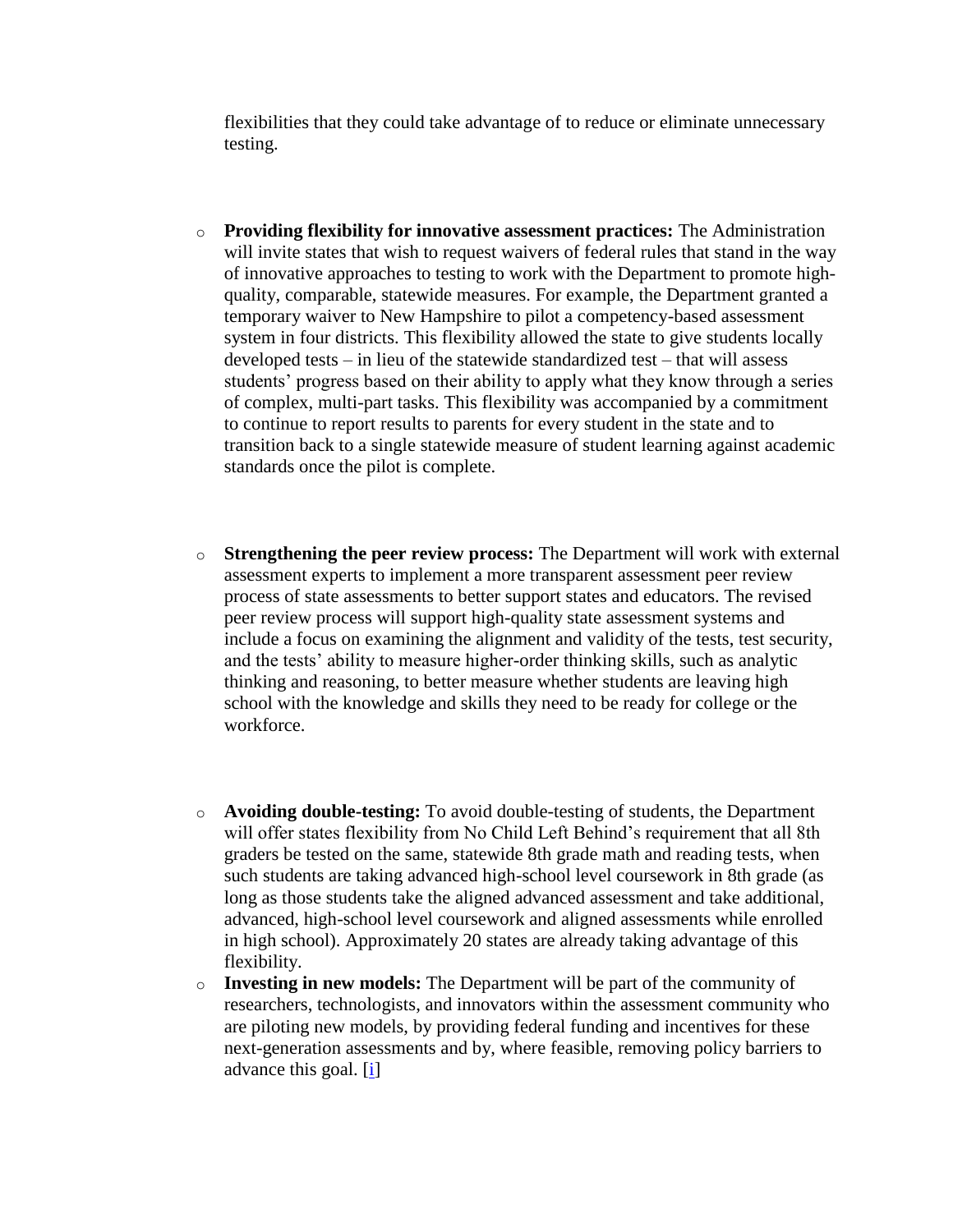- **Reducing the reliance on student test scores through our rules and executive actions:**
	- o **Rulemaking on teacher preparation programs:** Last December, the Department of Education released a notice of proposed rulemaking to improve the quality of teacher preparation programs by asking states to perform more rigorous evaluations of the quality of these programs based on more useful measures. In the proposed rule, the Department had suggested moving to a system that would measure the quality of a program by looking at certain discrete categories, including: success in placing teachers within a reasonable period of time after graduation, especially in high-need schools, surveys of teachers about the quality of their preparation, retention rates, employer surveys, and teachers' impact on student learning. The proposal required that states place a significant weight on growth in student learning, including growth on statewide standardized tests in evaluating these programs. In the coming weeks, we will release a final rule that maintains a focus on student learning, but provides states flexibility on how to weigh the results of statewide standardized tests and measures of student learning more broadly in any teacher preparation accountability system that it develops. As in other areas, we believe that student learning as measured by assessment results should be a part, not the sole determinant, of determining the quality of a particular program.
	- o **Educator evaluation requirements:** The Administration has adjusted its policies to provide greater flexibility to states in determining how much weight to ascribe to statewide standardized test results in educator evaluation systems required under the Administration's ESEA flexibility policy. The Administration will continue to work with states and districts to ensure this flexibility is understood and employed, and to ensure states and districts are focusing on improving their own capacity around the other critical components of high-quality educator evaluations, such as student and parent surveys, and observation and feedback systems.

## **Examples of State and Local Leadership in Reducing Over-Testing**

The nation's chief state school officers and local superintendents have provided strong leadership in this area and their work deserves close attention. For example: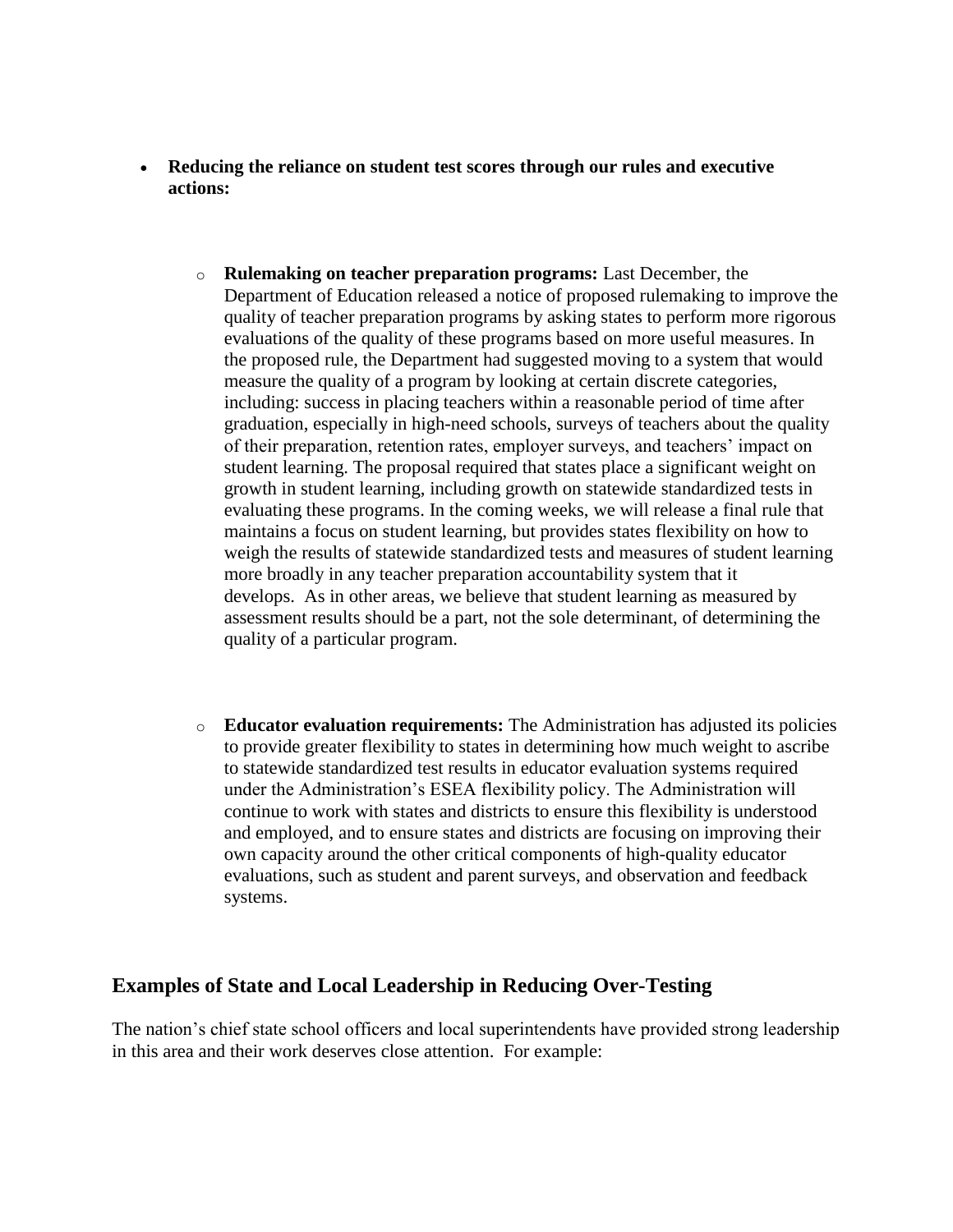- **New York** has worked to limit the amount of time students spend on required state- and district-level standardized tests – no more than 1 percent of instructional time for staterequired standardized tests, and 1 percent for locally required standardized tests. To support this work, New York also established a "Teaching is the Core" competitive grant which supported teams of administrators and teachers in reviewing all assessments given, eliminating unnecessary ones, and improving the quality of assessments by making them more performance-based.[\[ii\]](https://www.ed.gov/news/press-releases/fact-sheet-testing-action-plan#endnote01)
- North Carolina worked with a team of external researchers to conduct an analysis and produce a comprehensive report of its federal, state, and local required assessments.[\[iii\]](https://www.ed.gov/news/press-releases/fact-sheet-testing-action-plan#endnote02) This report describes both the assessment requirements and strategies for alleviating testing burden from districts across North Carolina, from other states, and from its K-3 Formative Assessment Process. Additionally, the North Carolina State Board of Education has convened a Task Force to focus on reduction of testing time and burden.
- The **Rhode Island** Department of Education (RIDE) and the local superintendents have joined forces to develop guidance on improving state and local assessment decisions and practices. The goal of the project is to streamline testing, eliminate tests that do not advance teaching and learning, and ensure tests inform instruction.
- **In Delaware,** the Governor launched a review of all tests administered by the state, districts, and individual schools with the goal of decreasing the testing burden on students and teachers and increasing the time available for teaching. Delaware is providing financial resources through the [Assessment Inventory Project Grants](http://www.doe.k12.de.us/domain/111) so that every district and school can conduct an in-depth inventory and review of all assessments and develop local-level recommendations and action plans. These plans will incorporate a communication component; and stakeholder groups will be involved to ensure input and transparency.
- Since 2010, **New Mexico** has successfully decreased overall state-mandated testing time across all grades by an average of 30 minutes per year with some grades seeing reductions of more than three hours. The state accomplished this while moving to implement assessments aligned with more rigorous standards; and, today, less than 2 percent of the school year is dedicated to state-mandated testing. The state is also partnering with districts to examine local practices and to reduce duplicative testing.[\[iv\]](https://www.ed.gov/news/press-releases/fact-sheet-testing-action-plan#endnote03)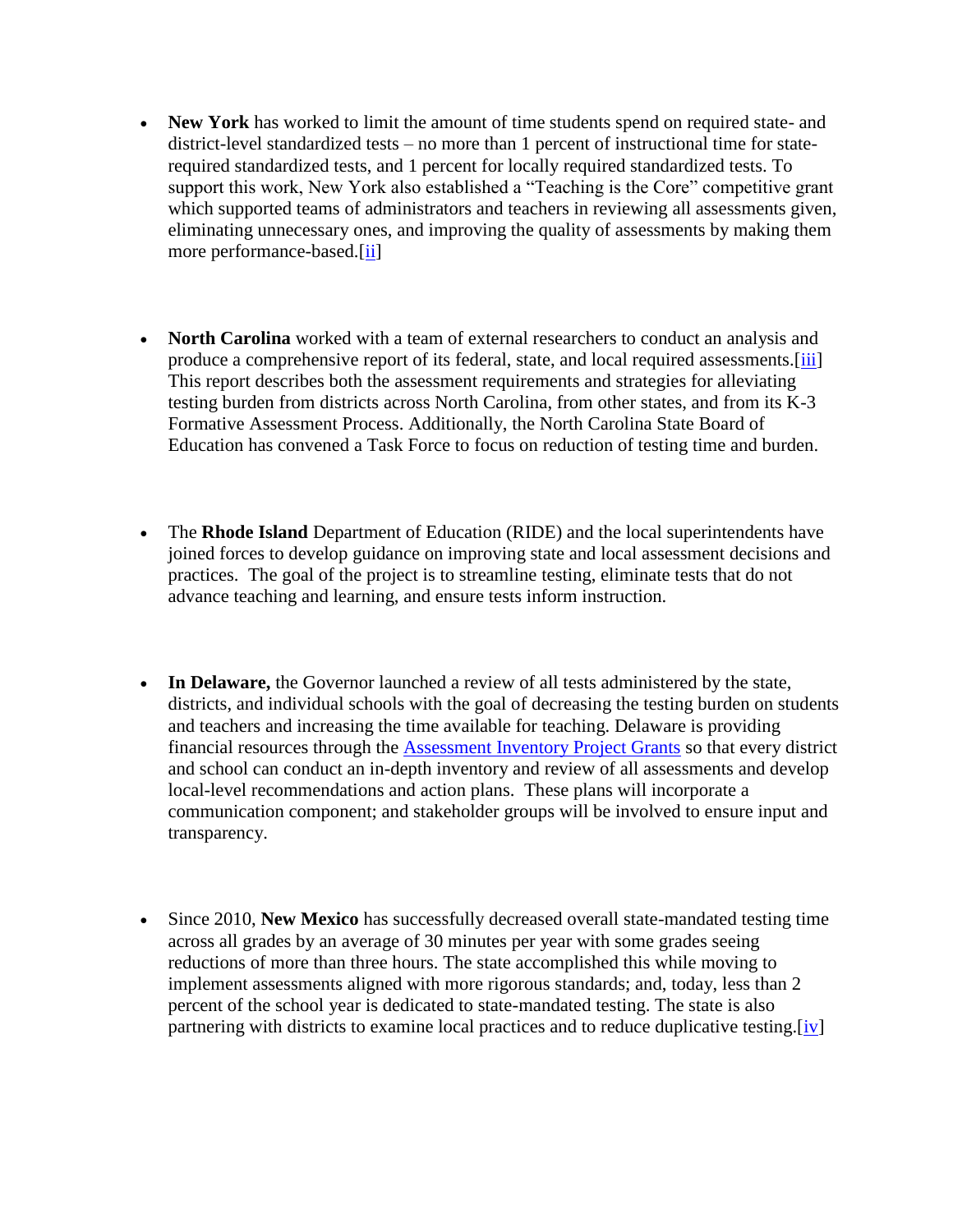- The **District of Columbia Public Schools** established the Assessment Task Force, which includes teachers and principals, to review the district's assessments.
- In February 2015, **Florida** announced a series of steps to reduce testing, including enacting legislation to eliminate local final exams in courses/subjects where there is also a statewide standardized end-of-course exam; giving no more than one school-wide or district-wide interim assessment per course/subject per grading period; and not testing students for the sole purpose of evaluating teachers. According to the [Council of the](http://www.cgcs.org/)  [Great City Schools](http://www.cgcs.org/) (CGCS), **Duval County** has reduced the number of its district required elementary-level tests from 23 to 10 and district required secondary level tests from 29 to 12. And **Miami-Dade** eliminated 24 district-developed benchmark assessments and 300 district developed End Of Course (EOC) tests, according to CGCS.
- States are working to eliminate low-quality tests taken solely for the purpose of evaluating teachers by (1) using good tests that are or would be administered for another purpose to measure student growth for this purpose and (2) using non-test based indicators of student growth, such as essays and portfolios, especially when evaluating teachers of grades and subjects for which statewide assessments are not required by federal law. In **Tennessee**, arts educators in Memphis developed a blind peer review evaluation to assess portfolios of student learning in music and fine arts that has caught on in other districts across the state. This reduces student assessment burden by preventing teachers from being required to administer pre-tests for the purpose of having a baseline student score from which to calculate student growth.
- States can include indicators of student learning, including student growth as measured by factors other than state standardized assessments, in their teacher evaluation policies. For example, as part of its ESEA waiver policy, **Minnesota** is approved to allow its districts to include state assessment based growth at any percent (even less than 1 percent), which is sufficient because Minnesota is including, as a significant factor, student learning growth measured by factors other than the state assessment.
- States may delay inclusion of growth on student learning based on statewide assessments into their systems beyond school year 2015-16 as they continue to implement and continuously improve their other measure, such as student surveys and observations of professional practice. The **District of Columbia** has temporarily removed its value-added measures from its teacher and leader evaluation systems and continues to focus on providing quality feedback on its Teaching and Learning Framework/Leadership Framework as a key element of the improvement process, according to CGCS.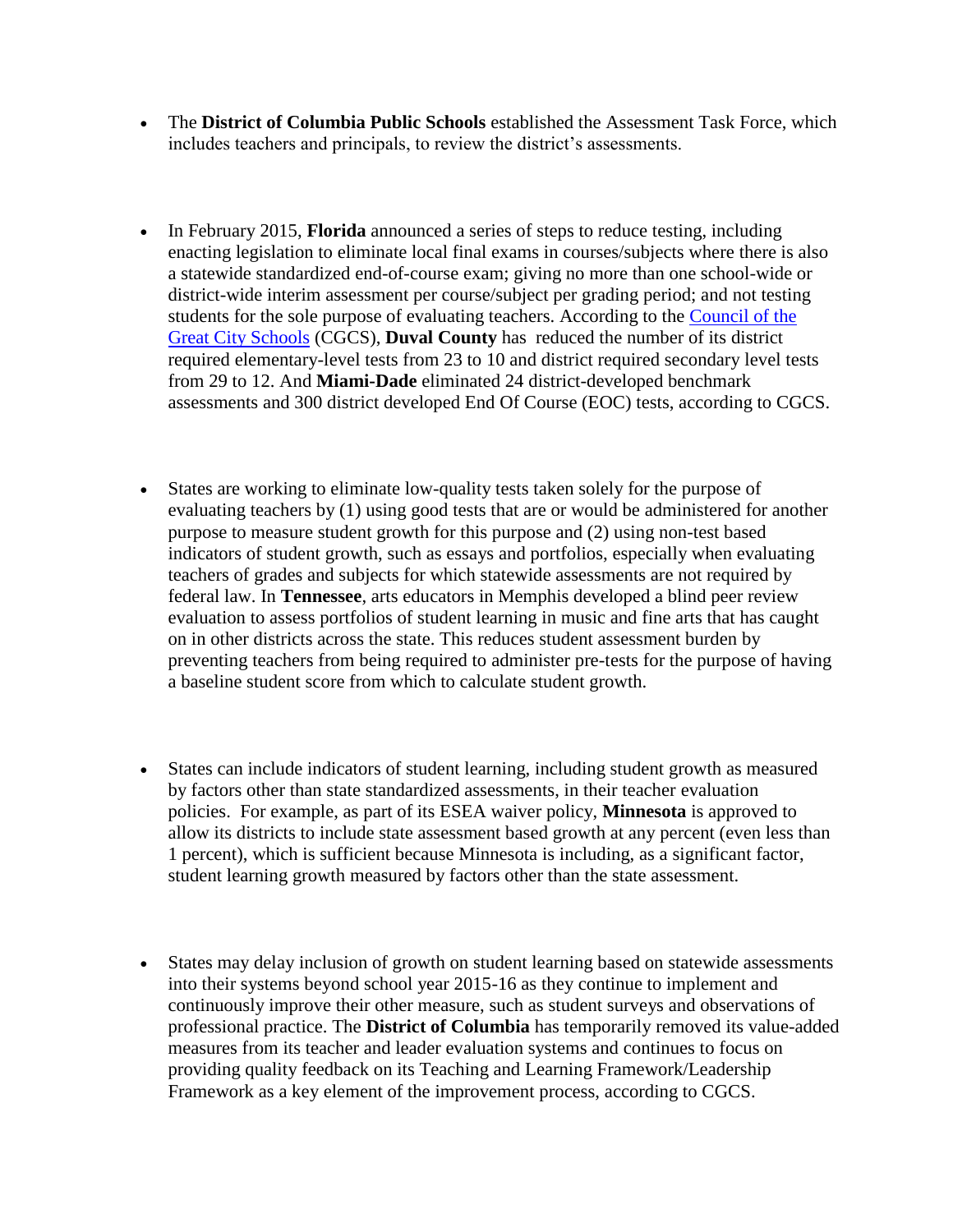States can include growth on student learning in their educator evaluation systems through a variety of approaches other than a specific percentage weight, including "matrix" models. For example, **Massachusetts** uses a matrix, with educator "performance ratings" (e.g., professional culture, parent engagement, planning) on one axis and "student impact ratings" on the other, to ensure that growth in student learning is included in a meaningful way, balanced with other factors.

# **Calling on Congress to Reduce Over-Testing in ESEA**

As Congress works to reauthorize ESEA, it should ensure that the legislation provides the tools that parents, teachers, districts, and states need to assess the progress that all students are making each year, including measuring progress by each subgroup. It is also important that we make these investments in a way that supports smart, effective assessments and reduces over-testing, including language requiring states to limit classroom time spent on statewide standardized testing. Further, legislation should require that information from tests be shared in a timely, userfriendly, and actionable way with parents, teachers, leaders, and students, where appropriate.

- **Cap testing time:** Congress should ensure that states place a cap on the percentage of instructional time students spend taking required state standardized assessments. Parents should receive formal notification if their child's school exceeds this cap and an action plan should be publicly posted to describe the steps the district will take to come into compliance.
- **Better information to parents:** Congress should require each district to provide information to parents on the required tests the states and district give, including for each assessment,  $(1)$  the purpose,  $(2)$  the source of the requirement,  $(3)$  when the information about student performance is provided to teachers and parents, (4) how teachers, principals, and district officials use the information about student performance, and (5) how parents can use that information to help their child succeed.
- **Use multiple measures:** Congress should ensure that states and districts use indicators of student success beyond just standardized tests for the purposes of holding schools and educators accountable for student progress, provided that, for schools, such measures cannot outweigh any individual measure of academic outcomes (achievement and graduation rates).
- **Invest in innovative assessments:** Congress should provide dedicated competitive funding for states with new ideas to develop innovative ways to measure student learning.